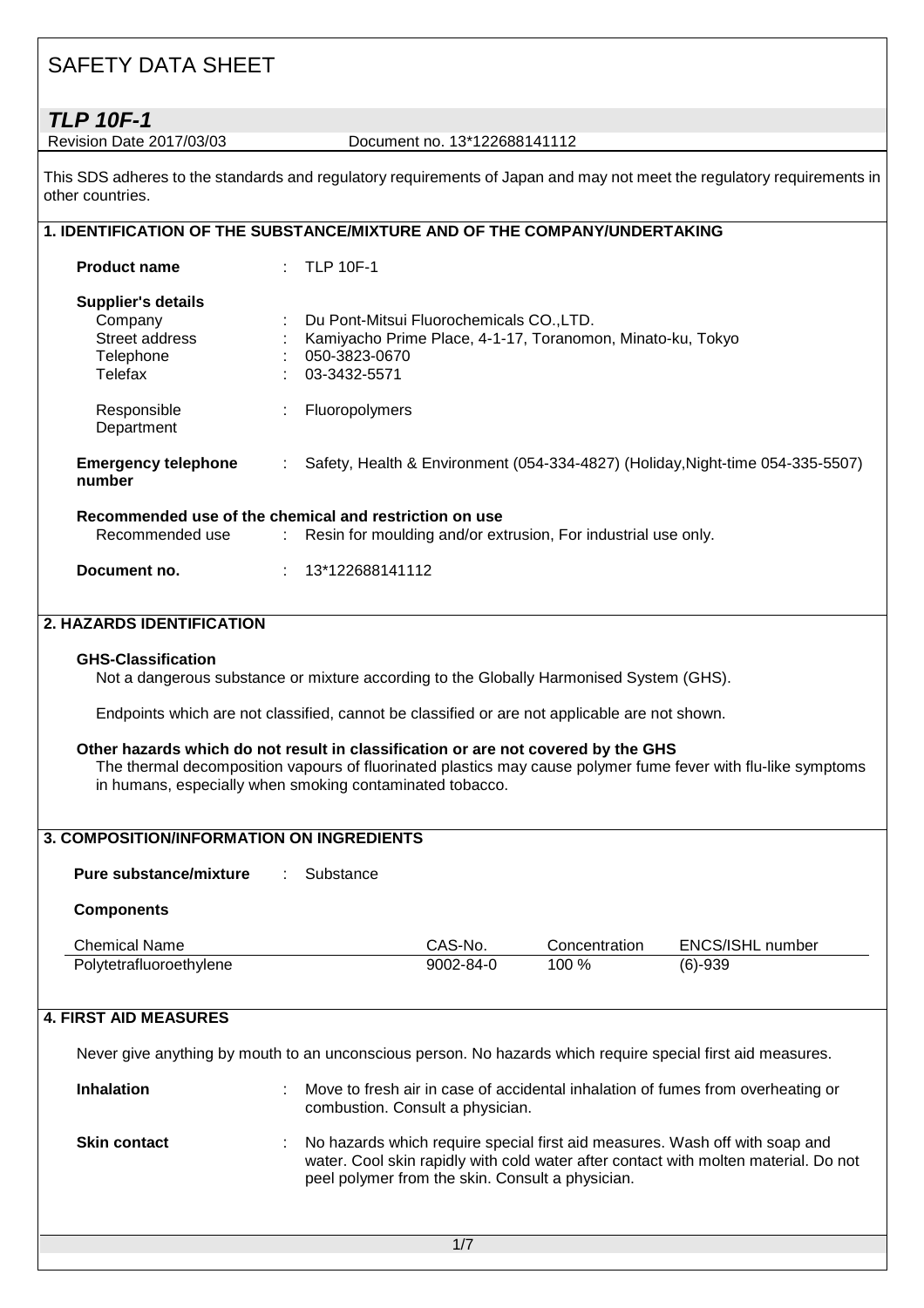| <b>TLP 10F-1</b>                                                                 |   |                                                                                                                                                                  |
|----------------------------------------------------------------------------------|---|------------------------------------------------------------------------------------------------------------------------------------------------------------------|
| Revision Date 2017/03/03                                                         |   | Document no. 13*122688141112                                                                                                                                     |
| Eye contact                                                                      |   | Hold eye open and rinse slowly and gently with water for 15-20 minutes. Get<br>medical attention immediately.                                                    |
| Ingestion                                                                        |   | Not a probable route of exposure. However, in case of accidental ingestion, call a<br>physician.                                                                 |
| <b>Most important</b><br>symptoms/effects, acute<br>and delayed                  |   | No information available.                                                                                                                                        |
| <b>Protection of first-aiders</b>                                                |   | If potential for exposure exists refer to Section 8 for specific personal protective<br>equipment.                                                               |
| Notes to physician                                                               |   | No information available.                                                                                                                                        |
| <b>5. FIREFIGHTING MEASURES</b>                                                  |   |                                                                                                                                                                  |
| Suitable extinguishing<br>media                                                  |   | Carbon dioxide (CO2), Dry powder, Foam, Water                                                                                                                    |
| <b>Specific hazards</b>                                                          |   | Hazardous thermal decomposition products:<br>Acid fluorides<br>Fluorinated compounds<br>Hydrogen fluoride<br>Carbon monoxide                                     |
| <b>Special protective</b><br>equipment for firefighters                          | ÷ | In the event of fire, wear self-contained breathing apparatus. Wear suitable<br>protective equipment. Wear neoprene gloves during cleaning up work after a fire. |
| <b>Specific extinguishing</b><br>methods                                         |   | No information available.                                                                                                                                        |
| <b>Specific methods</b>                                                          |   | Difficult to ignite, and flame goes out when initiating source is removed.                                                                                       |
| <b>6. ACCIDENTAL RELEASE MEASURES</b>                                            |   |                                                                                                                                                                  |
| <b>Personal precautions,</b><br>protective equipment and<br>emergency procedures |   | Ventilate the area. Refer to protective measures listed in sections 7 and 8. Material<br>can create slippery conditions.                                         |
| Environmental<br>precautions                                                     |   | No special environmental precautions required.                                                                                                                   |
| <b>Methods and materials</b><br>for containment and                              |   | Sweep up and shovel into suitable containers for disposal. Clean contaminated<br>floors and objects thoroughly while observing environmental regulations.        |

### **7. HANDLING AND STORAGE**

# **Handling**

**cleaning up**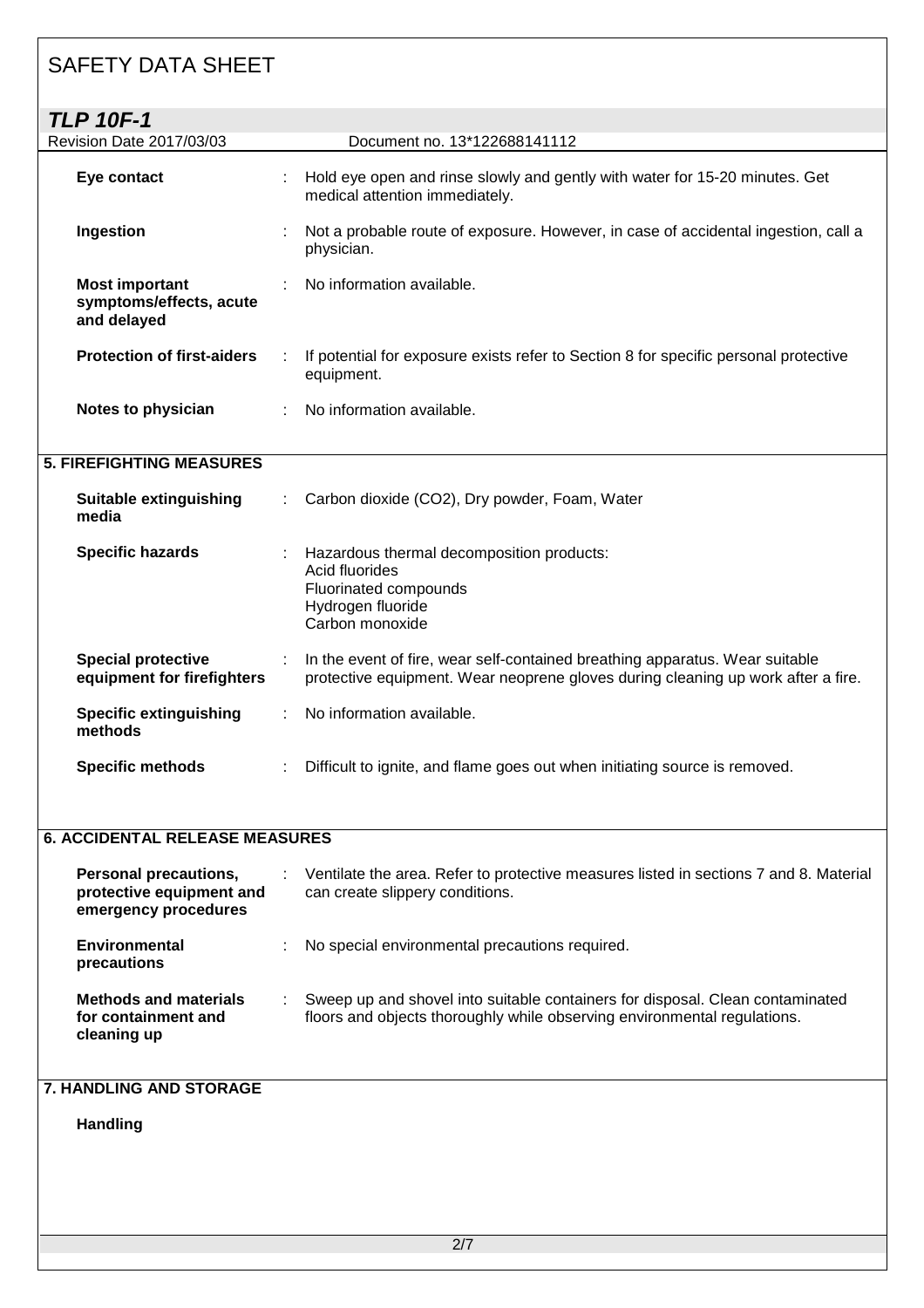| <b>TLP 10F-1</b>                                                  |                                                                                                                                                                                                                                                                                                                                                                                                                                                                                                                                                                         |
|-------------------------------------------------------------------|-------------------------------------------------------------------------------------------------------------------------------------------------------------------------------------------------------------------------------------------------------------------------------------------------------------------------------------------------------------------------------------------------------------------------------------------------------------------------------------------------------------------------------------------------------------------------|
| <b>Revision Date 2017/03/03</b>                                   | Document no. 13*122688141112                                                                                                                                                                                                                                                                                                                                                                                                                                                                                                                                            |
| Technical<br>measures/Precautions                                 | For personal protection see section 8. Protect from contamination. When opening<br>containers, avoid breathing vapours that may be emanating. Avoid breathing dust.<br>Avoid contamination of cigarettes or tobacco with dust from this material. In case of<br>insufficient ventilation, wear suitable respiratory equipment. Provide appropriate<br>exhaust ventilation at dryers, machinery and at places where dust or volatiles can<br>be generated. Do not use a torch to clean this material from equipment without<br>local exhaust ventilation and respirator. |
| Local exhaust ventilation<br>/ adequate ventilation               | No information available.                                                                                                                                                                                                                                                                                                                                                                                                                                                                                                                                               |
| Precautions for safe<br>handling                                  | Take necessary action to avoid static electricity discharge (which might cause<br>ignition of organic vapours).                                                                                                                                                                                                                                                                                                                                                                                                                                                         |
| <b>Hygiene measures</b>                                           | Wash hands and face before breaks and immediately after handling the product.                                                                                                                                                                                                                                                                                                                                                                                                                                                                                           |
| <b>Storage</b>                                                    |                                                                                                                                                                                                                                                                                                                                                                                                                                                                                                                                                                         |
| Suitable storage<br>conditions                                    | Keep container tightly closed in a dry and well-ventilated place. Protect from<br>contamination.                                                                                                                                                                                                                                                                                                                                                                                                                                                                        |
|                                                                   | Storage period: Stable under recommended storage conditions.                                                                                                                                                                                                                                                                                                                                                                                                                                                                                                            |
| Suitable container and<br>packaging materials for<br>safe storage | No information available.                                                                                                                                                                                                                                                                                                                                                                                                                                                                                                                                               |

### **8. EXPOSURE CONTROLS/PERSONAL PROTECTION**

### **Control parameters**

| <b>Chemical Name</b>                     | <b>Occupational Exposure Limits</b>                                                                                                                                                                                                                        | <b>Regulation</b>          |  |  |
|------------------------------------------|------------------------------------------------------------------------------------------------------------------------------------------------------------------------------------------------------------------------------------------------------------|----------------------------|--|--|
| Dust (inhalable and respirable fraction) |                                                                                                                                                                                                                                                            |                            |  |  |
| <b>TLV</b>                               | 0.025 mg/m3 (Dust.)                                                                                                                                                                                                                                        | ISHL (04 2009)             |  |  |
|                                          | The exposure limit is calculated from the equation,                                                                                                                                                                                                        |                            |  |  |
|                                          | $3.0/(1.19*(\% \text{ free silica})+1)$ using a value of 100%                                                                                                                                                                                              |                            |  |  |
|                                          | free silica. Lower percentages of free silica will yield                                                                                                                                                                                                   |                            |  |  |
|                                          | higher exposure limits.                                                                                                                                                                                                                                    |                            |  |  |
| TWA                                      | 8 mg/m3 (Total dust.) (Class 3 dust)                                                                                                                                                                                                                       | <b>JSOH OELs (05 2012)</b> |  |  |
| TWA                                      | 2 mg/m3 (Respirable dust.) (Class 3 dust)                                                                                                                                                                                                                  | <b>JSOH OELs (05 2012)</b> |  |  |
| TWA                                      | 4 mg/m3 (Total dust.) (Class 2 dust)                                                                                                                                                                                                                       | <b>JSOH OELs (05 2012)</b> |  |  |
| TWA                                      | 1 mg/m3 (Respirable dust.) (Class 2 dust)                                                                                                                                                                                                                  | <b>JSOH OELs (05 2012)</b> |  |  |
| <b>TWA</b>                               | 10 mg/m3 (Inhalable particles.)                                                                                                                                                                                                                            | US ACGIH (03 2013)         |  |  |
| TWA                                      | 3 mg/m3 (Respirable particles.)                                                                                                                                                                                                                            | US ACGIH (03 2013)         |  |  |
| <b>Engineering measures</b>              | Ensure adequate ventilation, especially in confined areas. Good general ventilation<br>÷.<br>should be provided to keep dust concentrations below the exposure limits. Local<br>exhaust ventilation should be employed to minimize airborne contamination. |                            |  |  |
| <b>Biological Limits</b>                 | : No information available.                                                                                                                                                                                                                                |                            |  |  |
| Personal protective equipment            |                                                                                                                                                                                                                                                            |                            |  |  |
| Respiratory protection                   | : When workers are facing concentrations above the exposure limit they must use<br>appropriate certified respirators.                                                                                                                                      |                            |  |  |
| Hand protection                          | Protective gloves (Type : Kevlar <sup>®</sup> - heat resistant, use possible until worn out)                                                                                                                                                               |                            |  |  |
|                                          | 3/7                                                                                                                                                                                                                                                        |                            |  |  |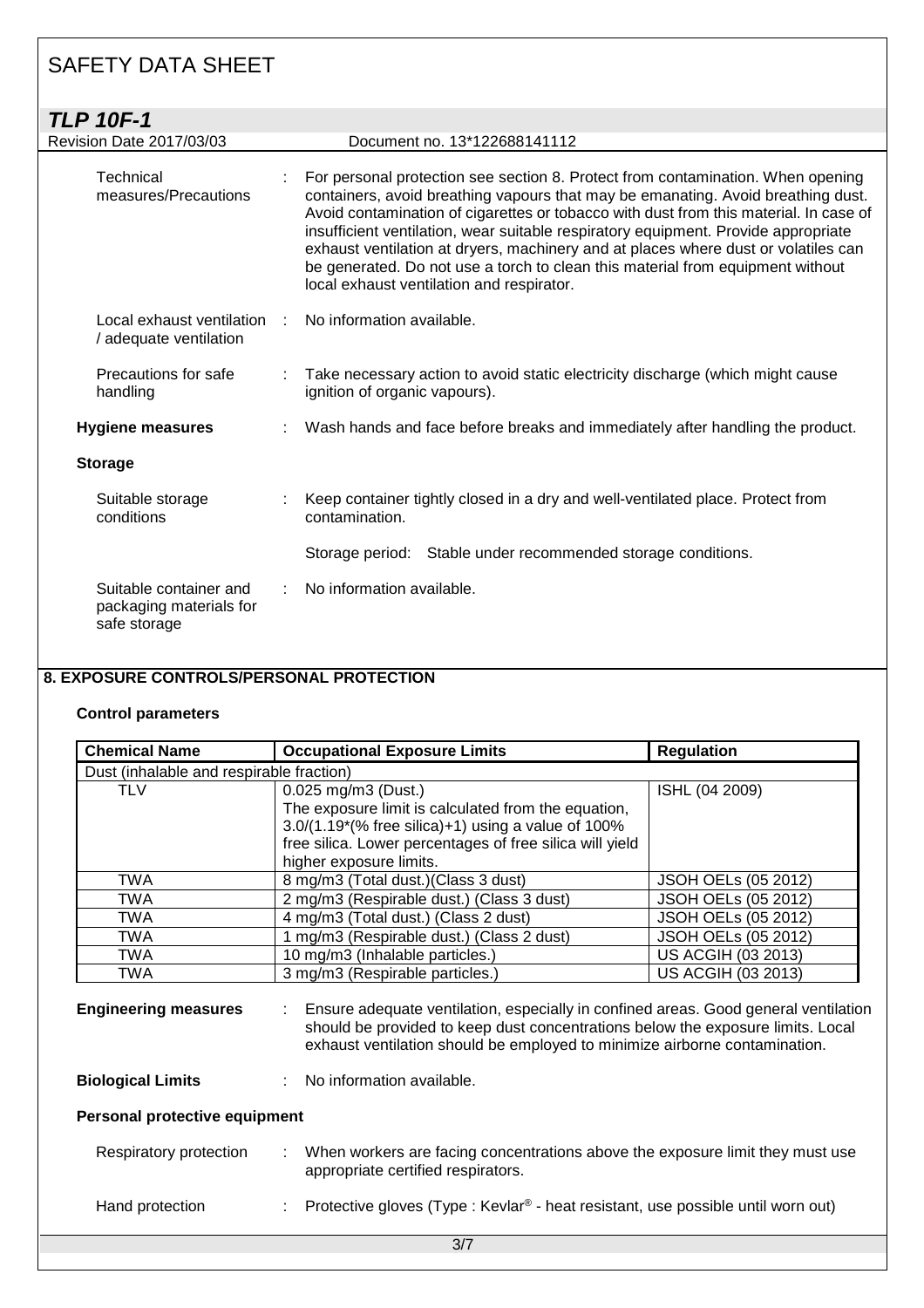| <b>TLP 10F-1</b>                           |   |                                                                                                                                                                                                          |
|--------------------------------------------|---|----------------------------------------------------------------------------------------------------------------------------------------------------------------------------------------------------------|
| <b>Revision Date 2017/03/03</b>            |   | Document no. 13*122688141112                                                                                                                                                                             |
| Eye protection<br>Skin and body protection | ÷ | Safety glasses with side-shields<br>If there is a potential for contact with hot/molten material wear heat resistant<br>clothing and footwear.<br>Regular cleaning of equipment, work area and clothing. |

### **9. PHYSICAL AND CHEMICAL PROPERTIES**

| Physical state<br>Form<br>Colour                                                                          |    | Appearance (Physical state, form, colour, etc.)<br>solid<br>powder<br>white |
|-----------------------------------------------------------------------------------------------------------|----|-----------------------------------------------------------------------------|
| Odour                                                                                                     | ÷  | none                                                                        |
| <b>Odour Threshold</b>                                                                                    | t. | No information available.                                                   |
| pH                                                                                                        |    | Not applicable                                                              |
| <b>Melting point/freezing point</b><br>Melting point/range                                                |    | 327 - 342 °C                                                                |
| Boiling point, initial boiling point and boiling range<br>Boiling point/boiling : Not applicable<br>range |    |                                                                             |
| <b>Flash point</b>                                                                                        | ÷. | Not applicable                                                              |
| <b>Evaporation rate</b>                                                                                   |    | No information available.                                                   |
| Flammability (solid, gas) : No information available.                                                     |    |                                                                             |
| Upper/lower flammability or explosive limits<br>Upper explosion limit<br>Lower explosion limit            |    | : No information available.<br>: No information available.                  |
|                                                                                                           |    |                                                                             |
| Vapour pressure                                                                                           | t. | Not applicable                                                              |
| <b>Vapour density</b>                                                                                     |    | No information available.                                                   |
| <b>Density</b><br>Density                                                                                 |    | $2.1 - 2.3$ g/cm3                                                           |
| Solubility(ies)<br>Water solubility                                                                       | t. | insoluble                                                                   |
| <b>Partition coefficient:</b><br>n-octanol/water                                                          | t. | No information available.                                                   |
| <b>Auto-ignition temperature</b><br>Ignition temperature                                                  |    | $520 - 550$ °C<br>Method: ASTM D 1929                                       |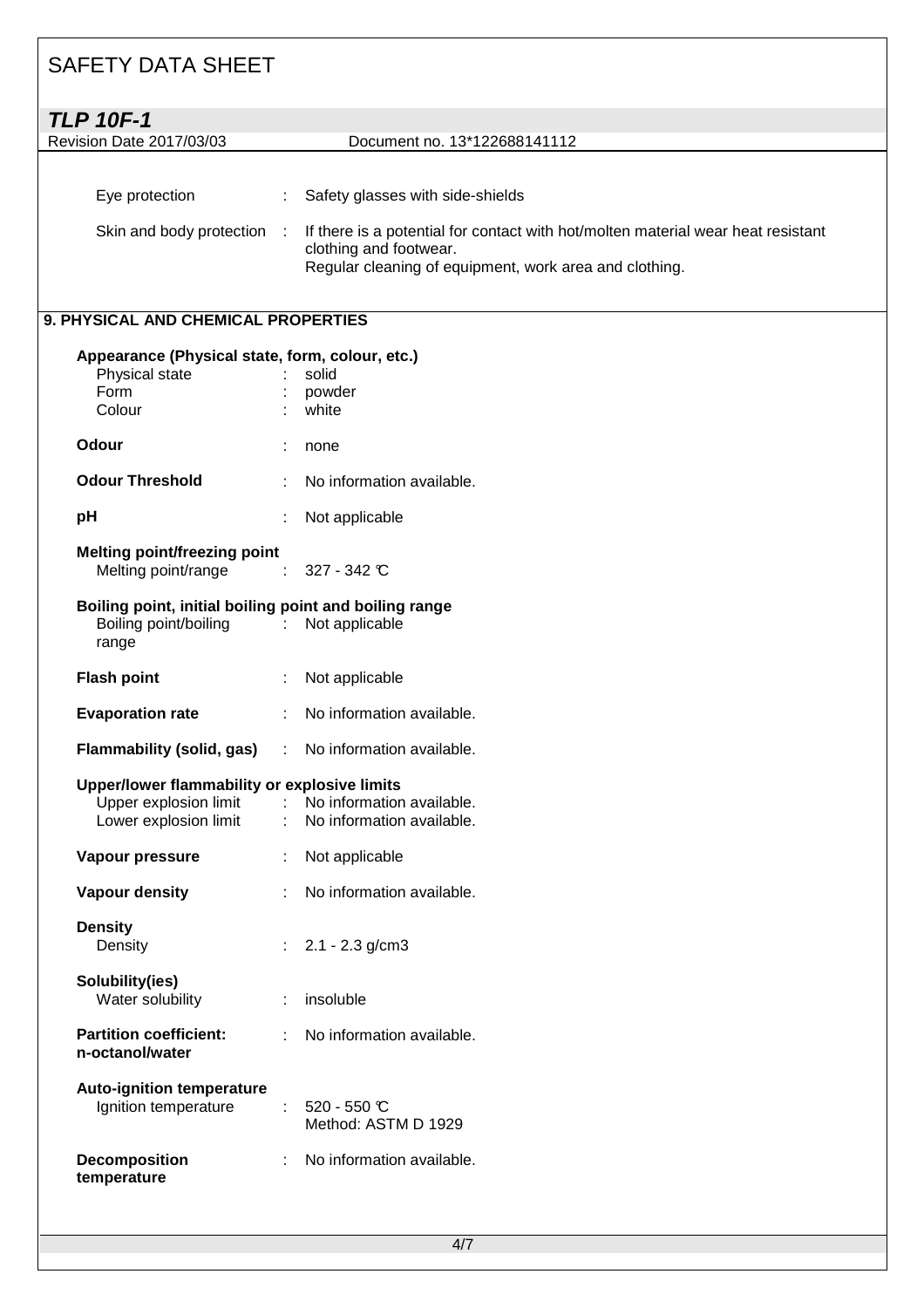| <b>SAFETY DATA SHEET</b>                                                                                                           |                                                                                                                                                                                                                     |
|------------------------------------------------------------------------------------------------------------------------------------|---------------------------------------------------------------------------------------------------------------------------------------------------------------------------------------------------------------------|
| <b>TLP 10F-1</b>                                                                                                                   |                                                                                                                                                                                                                     |
| Revision Date 2017/03/03                                                                                                           | Document no. 13*122688141112                                                                                                                                                                                        |
| <b>Viscosity (coefficient of viscosity)</b><br>Viscosity, kinematic<br>t.                                                          | No information available.                                                                                                                                                                                           |
| Molecular weight                                                                                                                   | No information available.                                                                                                                                                                                           |
| Other data<br>Limiting oxygen index                                                                                                | $: 95\%$<br>Method: ASTM D 2863                                                                                                                                                                                     |
| <b>10. STABILITY AND REACTIVITY</b>                                                                                                |                                                                                                                                                                                                                     |
| <b>Reactivity</b>                                                                                                                  | No information available.                                                                                                                                                                                           |
| <b>Chemical stability</b>                                                                                                          | Stable under normal conditions.                                                                                                                                                                                     |
| <b>Possibility of hazardous</b><br>reactions                                                                                       | During drying, cleaning and moulding, small amounts of hazardous gases and/or<br>particulate matter may be released. These may irritate eyes, nose and throat.<br>Large molten masses may give off hazardous gases. |
| <b>Conditions to avoid</b>                                                                                                         | To avoid thermal decomposition, do not overheat. Abnormally long processing time<br>or high temperatures can produce irritating and toxic fumes. Stable under normal<br>conditions.                                 |
| <b>Materials to avoid</b>                                                                                                          | No information available.                                                                                                                                                                                           |
| <b>Hazardous</b><br>decomposition products                                                                                         | Hazardous thermal decomposition products:<br>Hydrogen fluoride, Carbonyl fluoride, acid fluorides                                                                                                                   |
| <b>11. TOXICOLOGICAL INFORMATION</b><br><b>Acute toxicity</b><br>Oral<br>Polytetrafluoroethylene<br>Inhalation<br><b>TLP 10F-1</b> | LD50/Rat: > 11,280 mg/kg<br>The thermal decomposition vapours of fluorinated plastics may cause<br>polymer fume fever with flu-like symptoms in humans, especially when<br>smoking contaminated tobacco.            |
| <b>Skin corrosion/irritation</b><br>Polytetrafluoroethylene                                                                        | Species: Rabbit<br>Result: No skin irritation<br>Classification: Not classified as irritant<br>Species: human<br>Result: No skin irritation<br>Classification: Not classified as irritant                           |
| Serious eye damage/eye irritation<br>No information available.                                                                     |                                                                                                                                                                                                                     |
| Respiratory or skin sensitisation<br>Polytetrafluoroethylene                                                                       | Species: human<br>Result: Does not cause skin sensitisation.<br>Classification: Not a skin sensitizer.<br>Patch test on human volunteers did not demonstrate sensitisation<br>properties.                           |

 $\overline{\phantom{a}}$ 

٦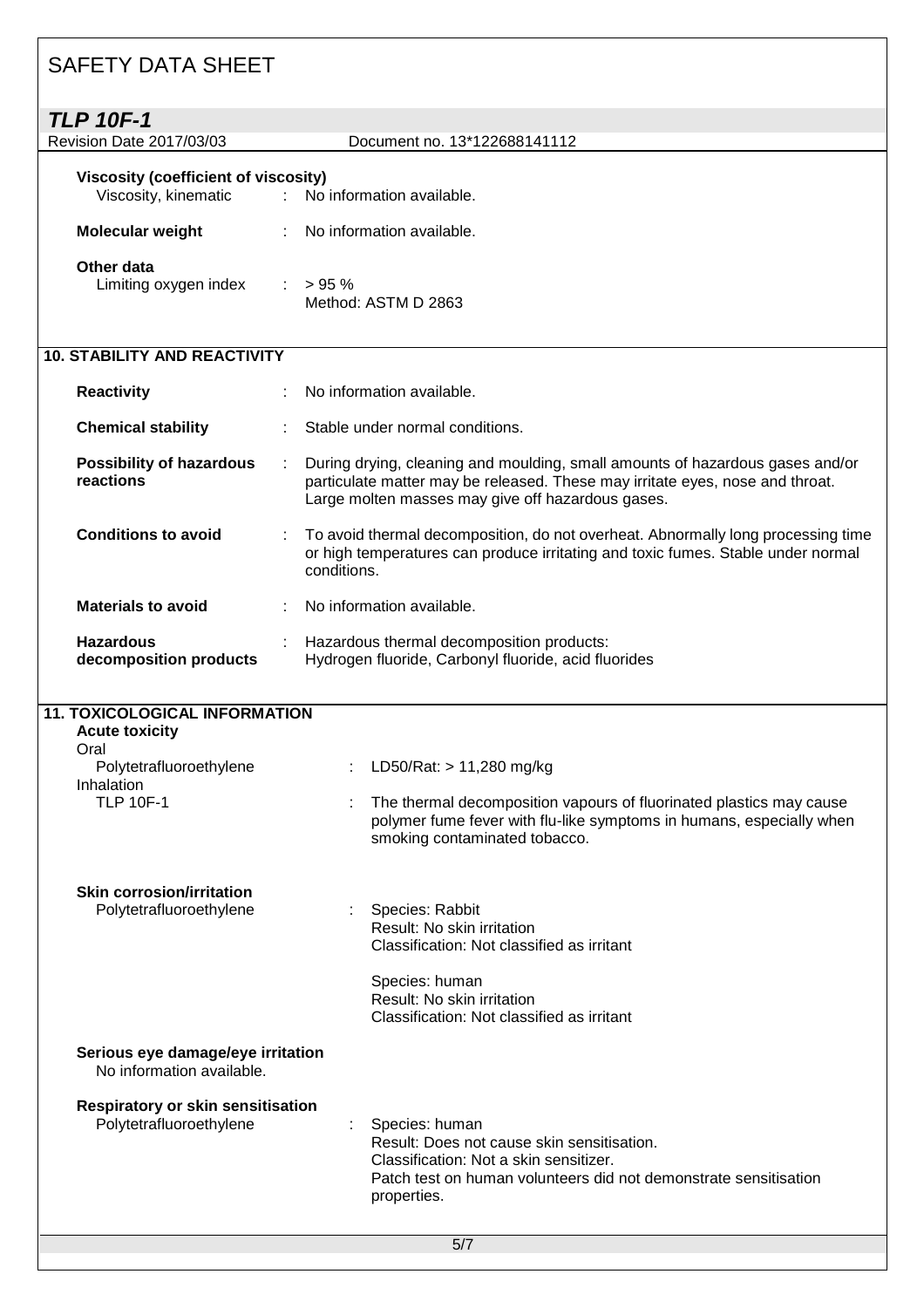| <b>TLP 10F-1</b>                                                                                                                                                           |                                                                                                                                                                              |
|----------------------------------------------------------------------------------------------------------------------------------------------------------------------------|------------------------------------------------------------------------------------------------------------------------------------------------------------------------------|
| Revision Date 2017/03/03                                                                                                                                                   | Document no. 13*122688141112                                                                                                                                                 |
| <b>Germ cell mutagenicity</b><br>Polytetrafluoroethylene                                                                                                                   | Tests on bacterial or mammalian cell cultures did not show mutagenic<br>effects.                                                                                             |
| Carcinogenicity<br>Polytetrafluoroethylene                                                                                                                                 | Not classifiable as a human carcinogen.                                                                                                                                      |
| <b>Reproductive toxicity</b><br>Polytetrafluoroethylene                                                                                                                    | Reproductive toxicity: No toxicity to reproduction                                                                                                                           |
| <b>Specific Target Organ Toxicity</b><br>Specific target organ toxicity - single exposure<br>Polytetrafluoroethylene<br>Specific target organ toxicity - repeated exposure | The substance or mixture is not classified as specific target organ<br>toxicant, single exposure.                                                                            |
| Polytetrafluoroethylene                                                                                                                                                    | The substance or mixture is not classified as specific target organ<br>toxicant, repeated exposure.                                                                          |
| <b>Aspiration hazard</b><br>Polytetrafluoroethylene                                                                                                                        | No aspiration toxicity classification                                                                                                                                        |
| <b>Other</b><br>Polytetrafluoroethylene                                                                                                                                    | Repeated dose toxicity:<br>Oral - feed/Rat<br>No toxicologically significant effects were found.<br>The substance is a polymer and is not expected to produce toxic effects. |
| <b>12. ECOLOGICAL INFORMATION</b><br><b>Ecotoxicity effects</b><br>Acute and prolonged toxicity to fish<br>Polytetrafluoroethylene                                         | The substance is a polymer and is not expected to produce toxic effects.                                                                                                     |
| <b>Persistence and degradability</b><br>No information available.<br><b>Bioaccumulation</b><br>No information available.<br><b>Mobility in soil</b>                        |                                                                                                                                                                              |
| No information available.                                                                                                                                                  |                                                                                                                                                                              |

# **Other adverse effects**

: This product has no known ecotoxicological effects.

|  | <b>13. DISPOSAL CONSIDERATIONS</b> |
|--|------------------------------------|

| Disposal regulatory | Dispose in accordance with the Waste Disposal and Public Cleaning Law               |
|---------------------|-------------------------------------------------------------------------------------|
| information         | (Enforcement Ordinance, Section 6). When consigning for disposal, do so after       |
|                     | signing a contract with a (specially controlled) industrial waste disposer approved |
|                     | by the local authority.                                                             |